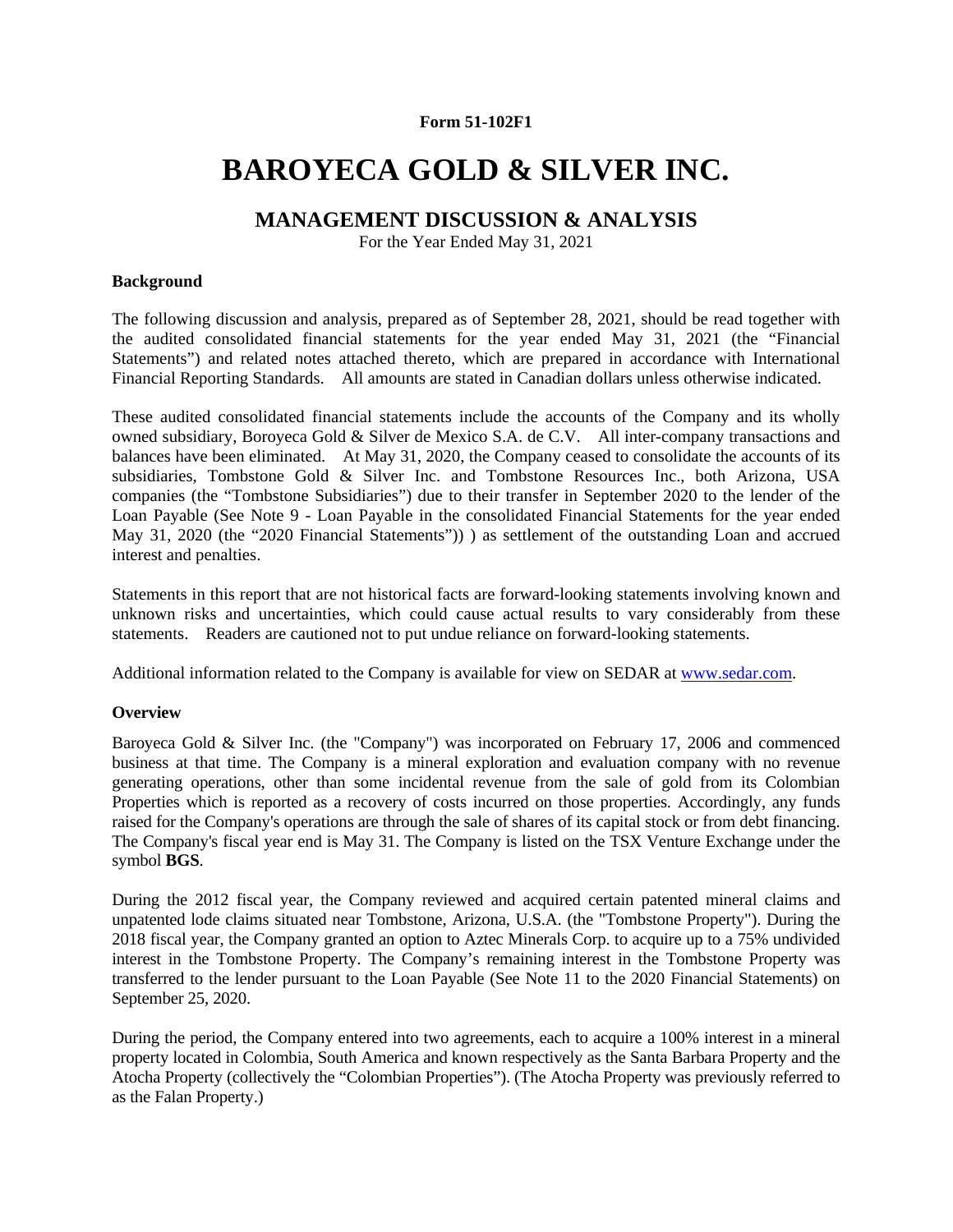## **Results of Operations**

## *Description of Properties*

#### The Tombstone Properties

Pursuant to purchase and sale agreements entered into in May, 2011, the Company acquired several parcels of historic patented mining claims near Tombstone, Arizona, which comprised several former operating silver mines, on which the Company planned to conduct further exploration. The purchase price was in the order of US\$696,000 which included certain equipment and an office facility located on the property. Further to its intentions for the Property, the Company engaged a geological consultant who issued a report recommending a two phase program of exploration and drilling of the pit from the former Contention Mine at a cost of \$2,100,000. Due to very difficult market conditions that persisted for several years, the Company was unable to raise the funds to conduct the recommended program.

In addition to the mineral potential of the purchased claims, the property contained a quantity of stockpiled construction aggregate material created as a by-product of previous mining operations. While funds could not be raised to carry out the exploration program, the Company decided to focus on developing and growing the aggregate business. In 2013, the Company secured a loan to acquire a crushing plant to increase the variety of aggregate it could offer for sale (See Note 9 - Loan Payable in the consolidated 2020 Financial Statements). Although the Company was able to secure sales of aggregate each year since 2013, the Company never experienced the growth in the business that had been anticipated primarily due to a general economic downturn and drop off in State and Federal infrastructure programs for roads and highways in the area. The level of revenues generated by the aggregate business did not allow the Company to service the debt represented by the Loan Payable and following the 2020 year end, the creditor called the Loan and the Company was required to transfer the Tombstone Subsidiaries to the creditors in settlement of the outstanding debt. The assets transferred thereby to the creditors include the remaining interest in the Tombstone Property. The Company and the creditors also agreed to sell the 400,000 shares of Aztec Minerals Corp. received by the Company pursuant to the option agreement and apply the proceeds to other outstanding obligations of the Tombstone Subsidiaries at the settlement date.

## *Option to Aztec Minerals Corp.*

During the year ended May 31, 2018, the Company entered into an option agreement with Aztec Minerals Corp. ("Aztec") whereby Aztec can acquire a 75% interest in the Tombstone Properties held by the Company. To earn an interest in the property, Aztec must incur exploration expenditures of CAD \$1,000,000 on the property, make cash payments of CAD\$100,000 and issue 1,000,000 Aztec common shares to the Company over a three year period.

During the year ended May 31, 2019, Aztec incurred sufficient exploration expenses (minimum required \$50,000) on the property, paid the Company the cash payment required in the first year (\$30,000) and issued the Company the shares in its capital (100,000 shares) necessary to maintain the Option in good standing.

During the period ended May 31, 2020, Aztec incurred additional exploration expenses of at least \$300,000, the minimum required, paid the Company an additional \$30,000 in cash (the required payment in the second year of the Option) and issued to the Company an additional 300,000 shares in its capital stock all as required to maintain its Option in good standing.

On September 25, 2020, the Company transferred the shares of the Tombstone Subsidiaries to the lender under the Loan Payable which included the title to the Tombstone Property registered to the Tombstone Subsidiaries.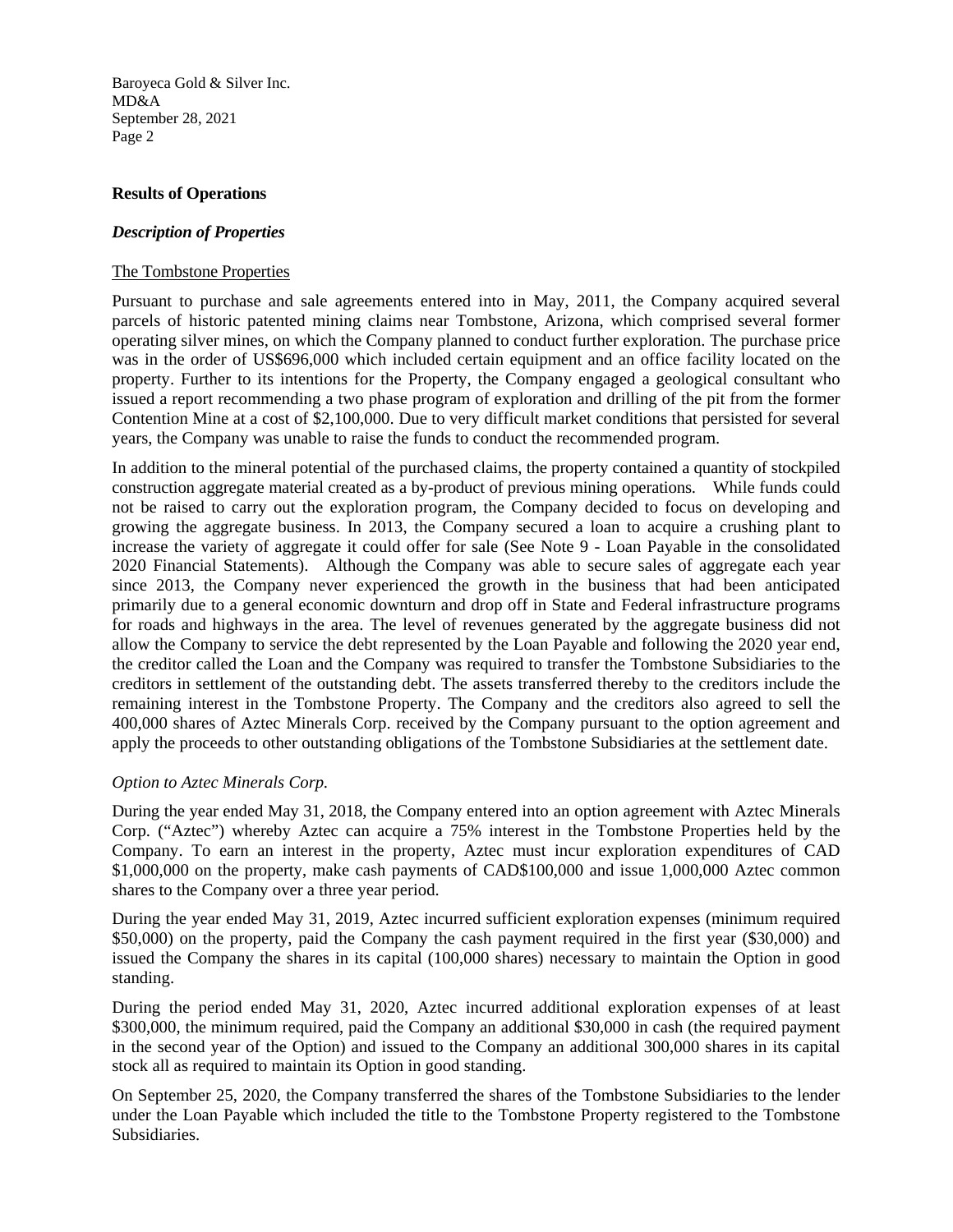## The Colombian Properties

## *Santa Barbara Property*

The Santa Barbara Property consists of 110.86 hectares located in the Municipality of San Martín de Loba, in Bolivar Department, Colombia. The purchase includes a facility that is being used to carry out bulk sampling on the Property. All permits are in place to conduct the sampling activities on the Property. The Property is subject to a 2.5% NSR retained by the optionor. The purchase of the option to acquire the Santa Barbara Property closed during the period following acceptance for filing by the TSX Venture Exchange.

Pursuant to the terms of the option agreement, to earn a 100% interest in the Santa Barbara Property, subject to the royalty, the Company must make cash payments of \$1,750,000 (\$450,000 paid) and issue 7,000,000 common shares in the capital of the Company (3,500,000 shares issued) to the optionor, and must incur expenditures of \$500,000 on the Santa Barbara Property in the first year of the option.

## *Atocha Property*

The Atocha Property (formerly referred to as the Falan Property) consists of 2,585.94 hectares, located in the Municipality of Falan, in Tolima Department, Colombia. Although substantially larger than the Santa Barbara Property, the Atocha Property is less advanced, work being at the exploration stage. The Atocha Property is subject to a 3.5% NSR payable to an underlying vendor of the Property to the optionor

Pursuant to the terms of the option agreement, to earn a 100% interest in the Atocha Property, the Company must make cash payments of \$1,050,000 (\$250,000 paid) and issue 5,000,000 common shares in the capital of the Company (2,500,000 shares issued) to the optionor over the term of the option. The Company will have to conduct, at a minimum, sufficient exploration work on the Property to keep it in good standing under the Colombian regulatory requirements.

## *Expenditures*

#### *Tombstone Properties*

The Tombstone Properties were deconsolidated from the Company's financial statements as of May 31, 2020 and transferred to the creditors in settlement of the outstanding debt on September 25, 2020 (see note 11- Loan Payable to the 2020 Financial Statements) No expenditures by the Company were made on these properties during the current period.

#### *Colombian Properties*

During the year ended May 31, 2021, the Company closed the acquisition of the options on the Colombian properties. Pursuant to the terms of the option agreements, on closing, the Company assumed the operation of the exploration programs that had been ongoing by Malabar Gold Corp. on the properties. The expenses incurred in the period are set out in the table in Note 6 to the Financial Statements and, other than the acquisition costs, relate primarily to the exploration program on the Santa Barbara Property. Exploration costs incurred in the period totalled \$346,675 which was reduced on the Financial Statements by \$57,308 representing the value of gold produced in the period from the test plant processing material from the bulk sampling program on the Santa Barbara Property. The net exploration expenditures amounted to \$289,367.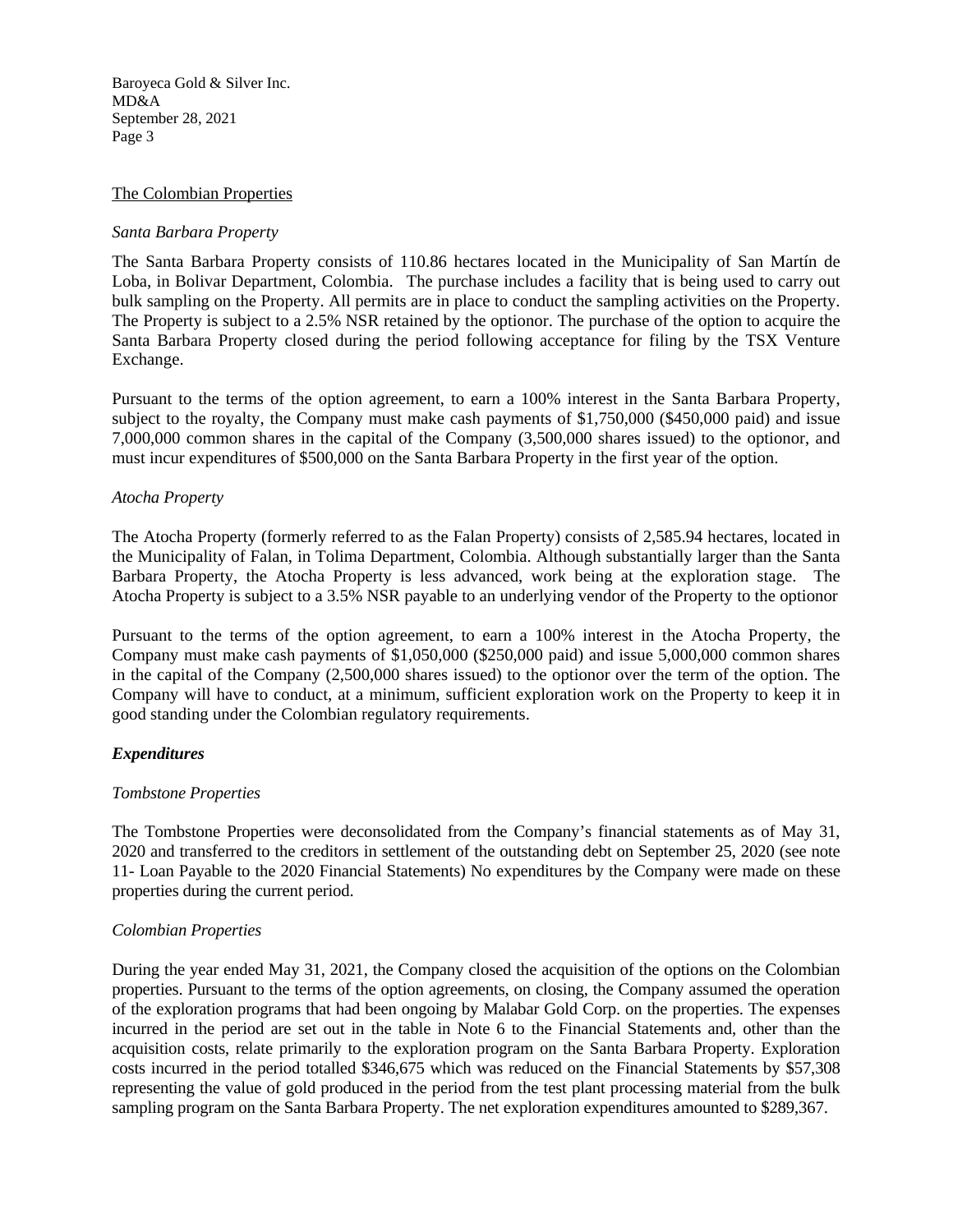Details of the expenditures the Company incurred in the year ended May 31, 2021 with respect to these properties are set out in the table in Note 6 to the Financial Statements.

## **SELECTED FINANCIAL DATA**

The following table presents audited selected financial information for the years indicated and unaudited information for the stub periods indicated.

|                                                                                                                                        | Years Ended May 31 |            |             |
|----------------------------------------------------------------------------------------------------------------------------------------|--------------------|------------|-------------|
| $\cdot$                                                                                                                                | 2021<br>\$         | 2020<br>\$ | 2019<br>\$  |
| <b>OPERATIONS:</b>                                                                                                                     |                    |            |             |
| Revenue                                                                                                                                | Nil                | Nil        | Nil         |
| Gain (Loss) from continued operations for the Year<br>Net                                                                              | (2,243,213)        | 143,657    | (164,094)   |
| Comprehensive Gain (Loss) from continued operations for the<br>Year<br>Basic and diluted gain (loss) per share, including discontinued | (2,242,559)        | 150,039    | (162, 236)  |
| operations                                                                                                                             | (0.13)             | (0.004)    | (0.07)      |
| <b>BALANCE SHEET:</b>                                                                                                                  |                    |            |             |
| Working capital (deficit)                                                                                                              | 1,972,299          | (690,075)  | (2,989,216) |
| Total assets                                                                                                                           | 5, 141, 205        | 129,182    | 564,150     |
| Total exploration and evaluation assets                                                                                                | 2,669,367          |            | 500,000     |

The financial information presented in the table above is from the Company's financial statements prepared in accordance with International Financial Reporting Standards. The reporting currency for all periods is Canadian dollars.

#### **General and Administrative**

## *Discussion of Operating Results – year ended May 31, 2021*

During the year ended May 31, 2021, the Company incurred a net loss from operations of \$2,243,213 as compared with net gain of \$143,657 for the year ended May 31, 2020. A significant part of this increased loss is due to a one-time adjustment for the write-off of accounts payable through the issuance of 6,000,000 shares in the capital of the Company for which, by the settlement agreements with the creditors the shares were valued at the market price at the time of the agreements which was \$0.0825 per share, but for which the IFRS accounting standards required the shares to be valued at the market price on the date of issue of the shares over 5 months later at \$0.35 per share. The difference in these values, \$0.2675 per share, for the 6,000,000 shares results in the loss on the write off of the accounts payable of \$1,605,000, a one-time charge. Even after eliminating that one-time charge, the 2021 and 2020 financial years are not really comparable. In 2020, the Company was discontinuing its operations in Tombstone, Arizona, and deconsolidating the financial results of the Tombstone subsidiaries from its financial statements. In 2021, the Company moved forward in its new direction acquiring two mineral property interests in Colombia, filing for and having the property acquisitions approved by the TSX Venture Exchange, carrying out four private placement financings to raise working capital for the Company and moving forward with the exploration of the new property interests. Management believes that comparing the results for 2020 with 2021 is not a meaningful exercise and believes that the results for the 2021 period will be more representative of ongoing operations for the Company.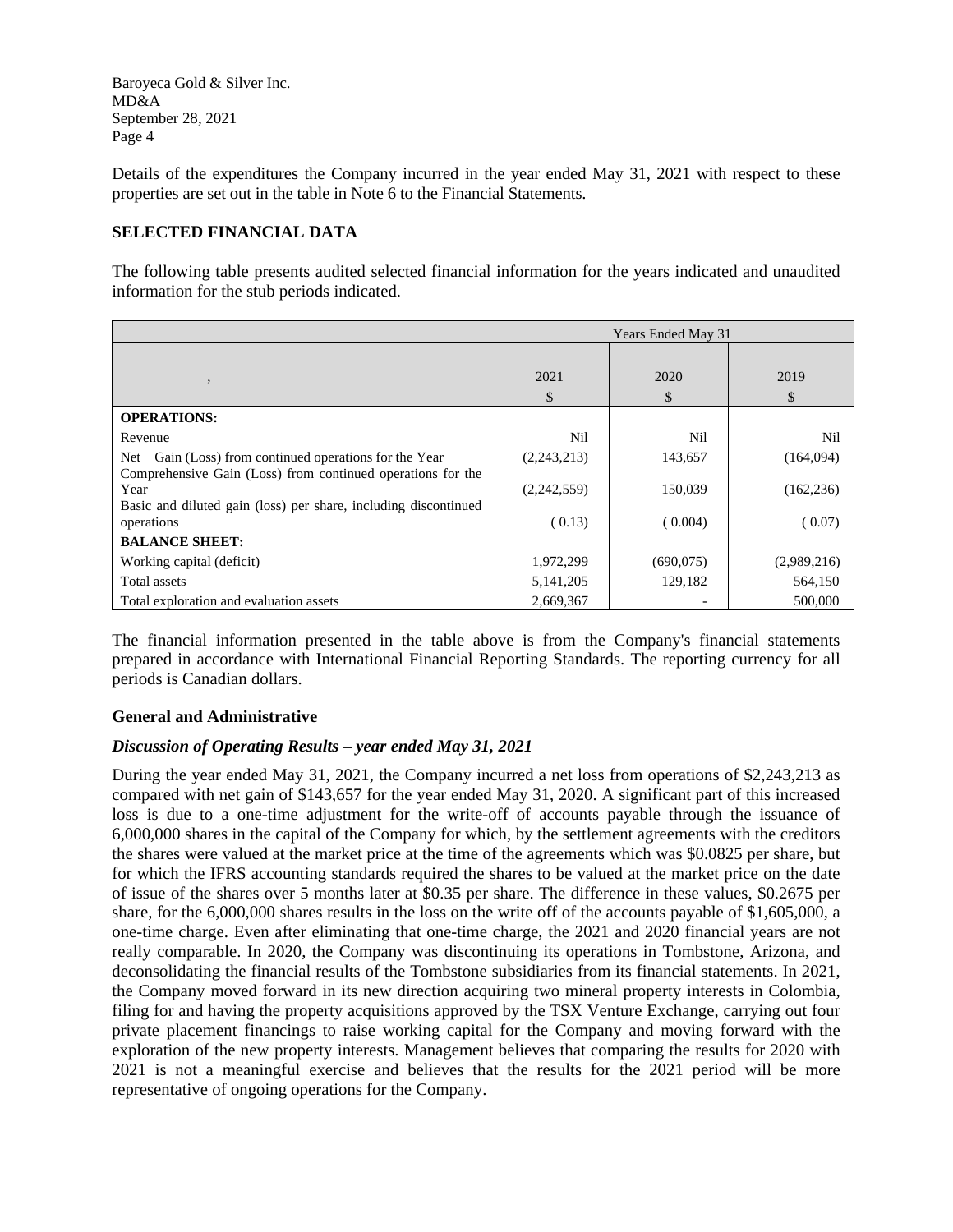## **SUMMARY OF QUARTERLY RESULTS**

The following table presents unaudited selected financial information for each of the last eight quarters ended May 31, 2021.

|                                         | May 31<br>2021 | <b>Feb. 28</b><br>2021 | <b>Nov. 30</b><br>2020 | <b>Aug. 31</b><br>2020<br>\$ | May 31<br>2020 | <b>Feb. 29</b><br>2020 | <b>Nov. 30</b><br>2019 | <b>Aug. 31</b><br>2019 |
|-----------------------------------------|----------------|------------------------|------------------------|------------------------------|----------------|------------------------|------------------------|------------------------|
| <b>Total Revenues</b>                   |                | $\equiv$               | $\sim$                 | $\overline{\phantom{a}}$     |                |                        | $\sim$                 |                        |
| Net Income (Loss)                       | (2,049,941)    | (37, 773)              | (212,919)              | 58,074                       | N/A            | (50,019)               | (55, 459)              | (27, 230)              |
| Basic and Diluted<br>(Income)Loss/Share | (0.12)         | (0.02)                 | (0.03)                 | 0.01                         |                | (0.01)                 | (0.01)                 | (0.01)                 |

The financial information presented in the table above is from the Company's consolidated financial statements prepared in accordance with International Financial Reporting Standards.

## *Discussion of Operating Results - three months ended May 31, 2021*

For the reasons set out above under "General and Administrative - *Discussion of Operating Results – year ended May 31, 2021"* comparison of the Company's results of operations for the three months ended May 31, 2021 and May 31, 2020 do not lend themselves to meaningful analysis.

## *Discussion of Operating Results – three months ended February 28, 2021*

As a result of the deconsolidation of the Company's Tombstone operations during 2020, comparison of the results of the two quarters is not meaningful.

#### *Discussion of Operating Results – three months ended November 30, 2020*

As a result of the deconsolidation of the Company's Tombstone operations during 2020, comparison of the results of the two quarters is not meaningful.

#### *Discussion of Operating Results – three months ended August 31, 2020*

As a result of the deconsolidation of the Company's Tombstone operations during 2020, comparison of the results of the two quarters is not meaningful.

#### **Investor Relations**

No investor relations activities were undertaken by or on behalf of the Company during the period and no investor relations arrangements or contracts were entered into by the Company during the period.

#### **Liquidity and Capital Resources**

The Company has no revenue generating operations and finances its operations principally through the sale of shares in its capital. In the short-term, directors of the Company have, in the past, provided cash advances to meet urgent operating needs. At June 1, 2020, the Company had a working capital deficit of \$690,075.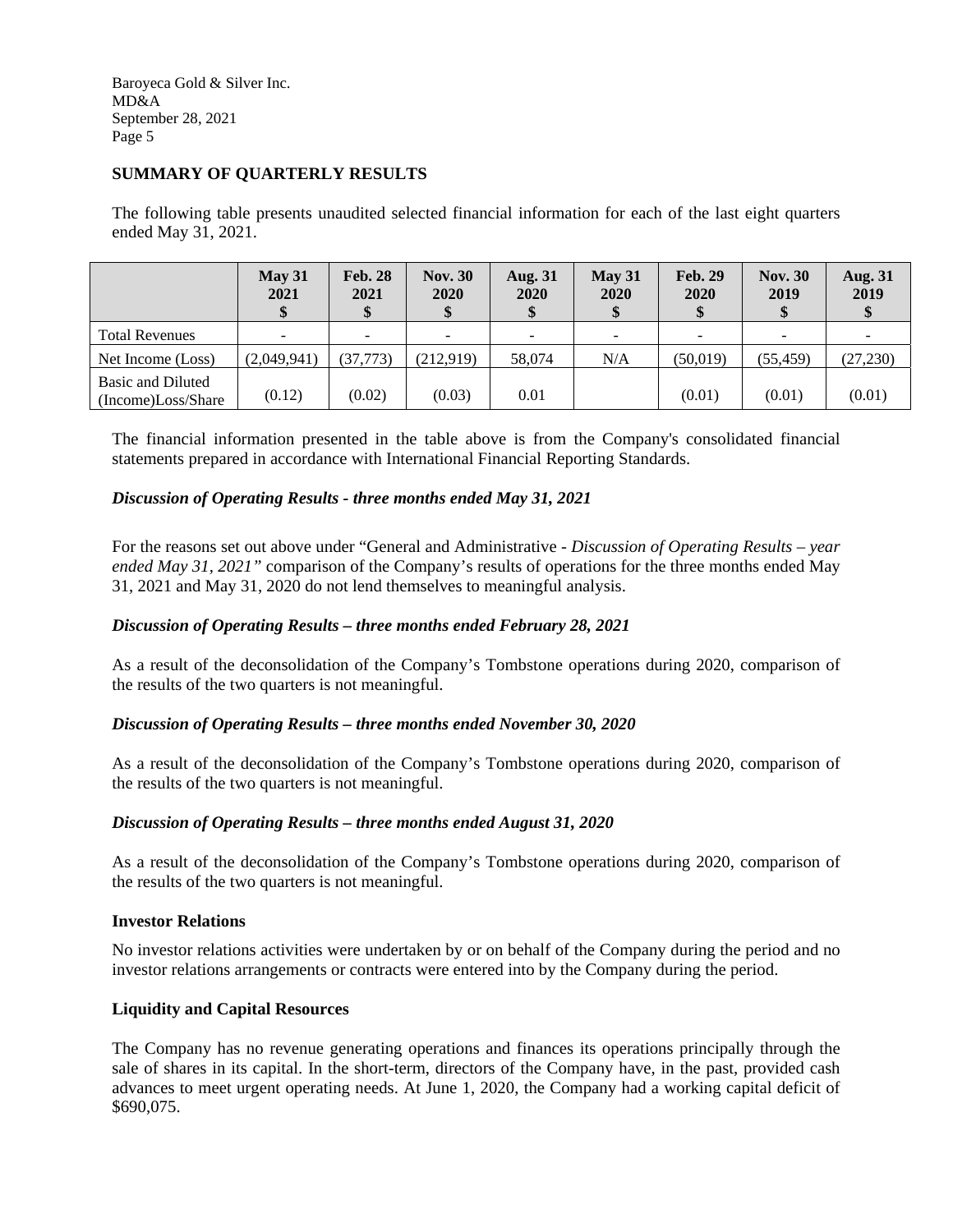Subsequent to May 31, 2020, the creditors with respect to the Company's Loan Payable called the debt and exercised against the security in all the assets of the Tombstone Subsidiaries. In settlement, the Company transferred to the creditors all the shares of the Tombstone Subsidiaries. As a result the Company was required to deconsolidate the Tombstone Subsidiaries from its financial statements and write off its investment in those companies and the intercompany loans that had been made to them.

Additionally, effective as of May 31, 2020, the Company agreed to settle debts outstanding to certain consultants and related parties in the order of \$1,329,069 for 6,000,000 shares of the Company at a deemed value of \$0.0825 per share, subject to shareholder approval to the transaction. The Company held an Extraordinary General Meeting of its shareholders on December 4, 2020 at which shareholders disinterested in the transaction ratified confirmed and approved the Debt Settlement Agreements entered into by the Company and approved the issuance of the 6,000,000 shares to the creditors. Following the vote of the shareholders, the Exchange accepted the transaction for filing and the debt settlement closed on January 12, 2021.

In August, 2020, the Company completed a private placement offering of 2,000,000 of its common shares at a price of \$0.05 per share which raised \$100,000 in working capital for the Company.

On September 15, 2020, the Company closed a private placement of 3,000,000 units of its securities at a price of \$0.0825 per unit raising \$247,500 in working capital for the Company, each unit .consists of one common share and one non-transferable share purchase warrant with each warrant entitling the holder to acquire one additional common share at a price of \$0.165 per share for two years.

On January 25, 2021, the Company completed a further private placement offering of 9,200,000 units of its securities at a price of \$0.22 per unit which raised a further \$2,024,000 in capital for the Company. Each unit in this offering consisted of one common share and one non-transferable share purchase warrant (a "Warrant"), each such Warrant entitling the holder to acquire one additional common share at a price of \$0.30 per share for two years.

On February 5, 2021, the Company closed the acquisition of options to acquire the Santa Barbara and Atocha Properties situated in Colombia, South America through the payment of cash of \$700,00 (\$450,000 - Santa Barbara and \$250,000 - Atocha) and the issuance of 6,000,000 shares in the capital of the Company (3,500,000 shares - Santa Barbara and 2,500,000 shares Atocha).

On or about April 25, 2021, the Company completed a private placement offering of 5,630,034 units of its securities at a price of \$0.30 per unit which raised a further \$1,689,010 in capital for the Company. Each unit in this offering consisted of one common share and one-half of a non-transferable share purchase warrant (a"Half Warrant"), each two Half Warrants forming a whole warrant (a "Warrant") each such warrant entitling the holder to acquire one additional common share at a price of \$0.45 per share for one year.

As a result of the foregoing activities, amongst other things, at May 31, 2021, the Company had working capital of \$1,972,299.

The proceeds from these private placements have provided funds for: the Company's corporate administration; the costs of conducting due diligence on the Colombian Properties, the filing fees to the Exchange for these matters and the cash payments and work commitments due under the property option agreements. The Optionor and the Company agreed on certain amendments to the option Agreements providing for the deferment of part of the cash payments for a year so that the cash payment due on closing would be \$400,000 for the Santa Barbara Property and \$200,000 for the Atocha Property. The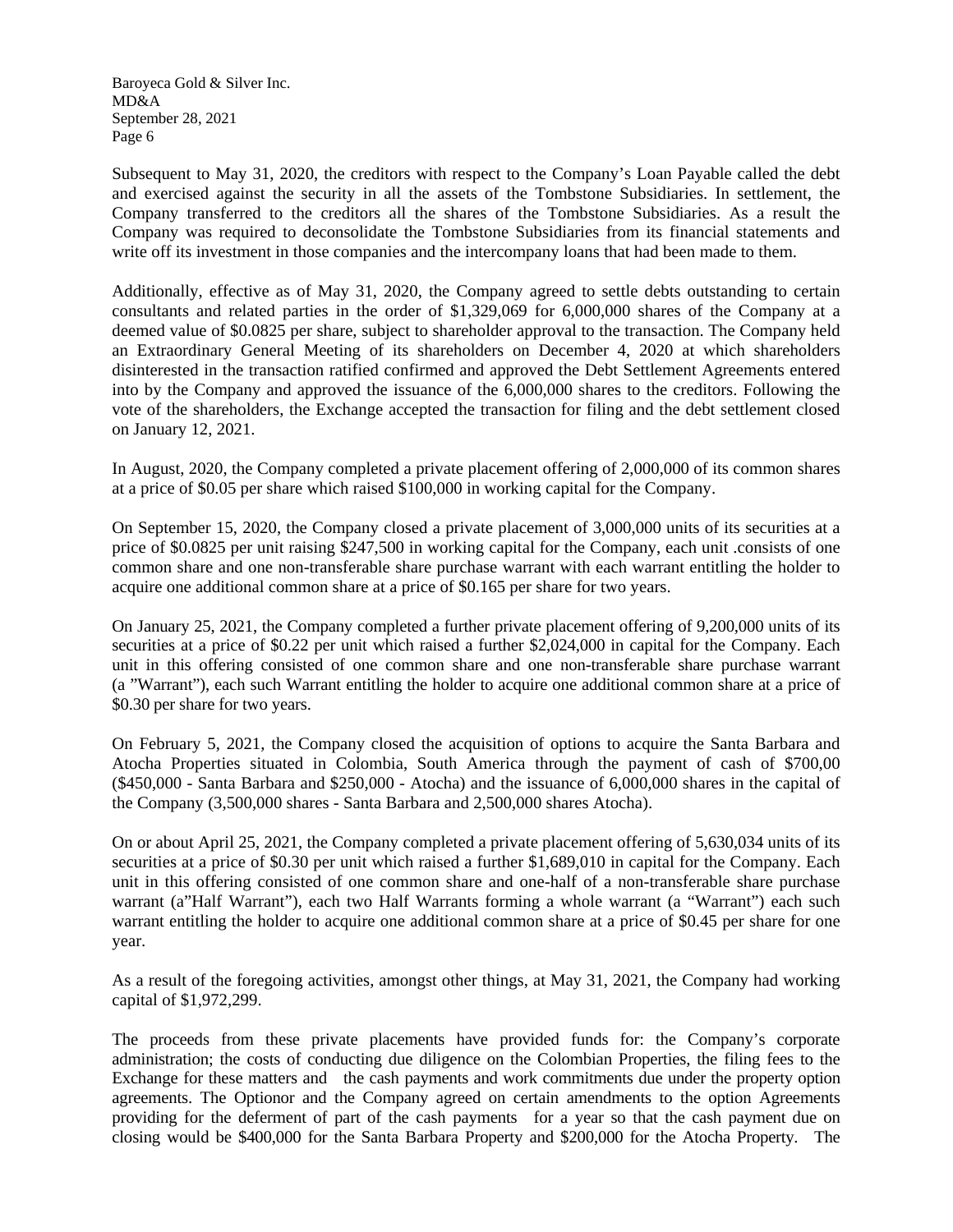work commitment requirements under the agreements and the Technical Report recommended programs which amount to \$500,000 for the Santa Barbara Property and \$250,000 for the Atocha Property, of which the Company has incurred a total of \$346,675 in expenditures to date.

The Company requires in the order of \$500,000 in funds to complete its work commitment obligations and estimates that its corporate administrative expenses will be in the order of \$500,000 per quarter, Accordingly, the Company plans to undertake an additional equity financing during the upcoming year to meet its working capital requirements. There can be no assurance that the Company will be able to secure additional equity financing.

## **Off Balance Sheet Arrangements**

The Company does not have any off-balance sheet arrangements.

## **Transactions with Related Parties**

The Company had the following related party transactions during the year ended May 31, 2021:

- a) Consulting fees of \$10,000 plus GST were paid to Richard Wilson, a director of the Company;
- b) Professional fees of \$119,428 were paid or accrued to a law firm of which Douglas Eacrett, a director of the Company, is principal;
- c) The loan payable of \$379,143 (US\$275,000) made to the Company through a partnership of individuals including William Carr, a director of the Company, who is also the manager of the partnership, and an additional \$494,547 in interest and other fees under the loan agreement settled in the period through the transfer of the shares of the Tombstone Subsidiaries to the lender on September 25, 2020; and
- d) The Debt Settlement Agreements entered into between the Company and each of Richard Wilson, Brian Macnish, William Carr and Douglas Eacrett, the directors of the Company, whereby each director was issued 1,200,000 shares for settlement of the debts due to them from the Company. (See Note 10- Related Party Transaction to the Financial Statements for further particulars of the settlement of debts.)

#### **Financial Instruments**

The Company's financial instruments consist of cash, amounts receivable, accounts payable and accrued liabilities, due to related parties, loan payable and advance payable. The fair value of the Company's accounts payable and accrued liabilities, due to related parties, line of credit and loan payable, are estimated by management to approximate their carrying values based on the immediate or short-term maturity of these instruments. Cash is recorded at fair value using Level 1 quoted prices in active markets for identical assets or liabilities and, in management's opinion, the Company is not exposed to significant interest or credit risk from these financial instruments. Please refer to Note 8 of the unaudited condensed interim consolidated financial statements for detailed discussion of the financial risk factors.

## **Accounting standards, amendments and interpretations not yet effective**

There are no significant material new standards, amendments to standards and interpretations that have been issued but are not effective during the year ended May 31, 2021 that are applicable to the Company.